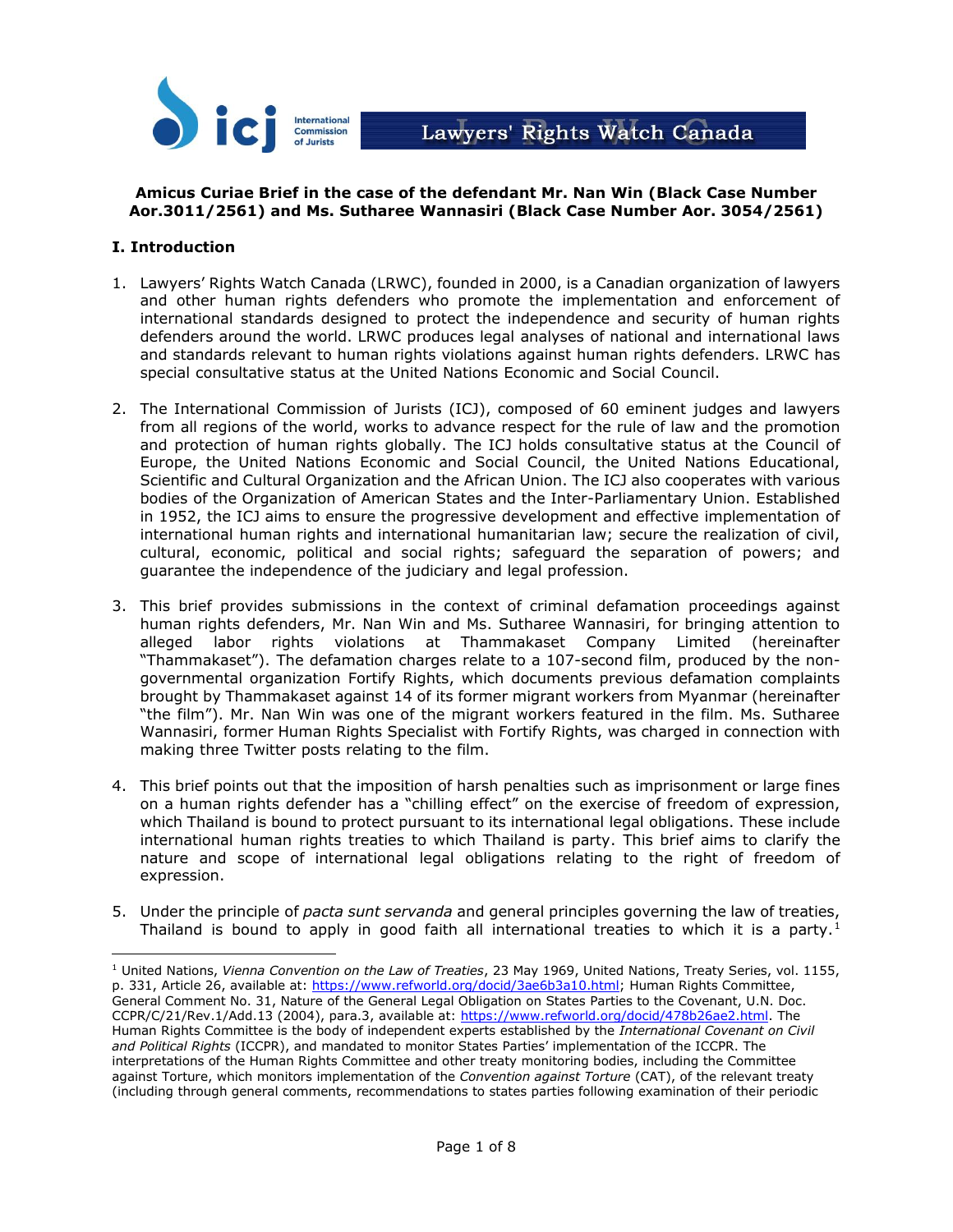Furthermore, Thailand may not rely on provisions of its internal law to justify a failure to meet a treaty obligation.<sup>2</sup>

- 6. These treaties include the *International Covenant on Civil and Political Rights* (ICCPR), a human rights treaty that requires States that are parties to it to guarantee a range of civil and political rights, including, under article 19, freedom of expression. Thailand acceded to the ICCPR on 29 October 1996. The United Nations (UN) Human Rights Committee is the supervisory body of independent experts established by the ICCPR to review periodic reports of States to assess compliance with the ICCPR and to issue General Comments that address specific rights and provisions of the ICCPR. General Comments are authoritative interpretations of the ICCPR.<sup>3</sup>
- 7. The responsibility to ensure that the rights contained in the ICCPR are guaranteed and protected is not limited to the legislative and executive branches of government, but must also effectively be discharged by Thailand's judiciary. In its authoritative General Comment No. 34 on the nature and scope of freedom of expression under the ICCPR, the UN Human Rights Committee has affirmed:

The obligation to respect freedoms of opinion and expression is binding on every State party as a whole. All branches of the State (executive, legislative and judicial) and other public or governmental authorities, at whatever level – national, regional or local – are in a position to engage the responsibility of the State party. Such responsibility may also be incurred by a State party under some circumstances in respect of acts of semi-State entities. The obligation also requires States parties to ensure that persons are protected from any acts by private persons or entities that would impair the enjoyment of the freedoms of opinion and expression to the extent that these Covenant rights are amenable to application between private persons or entities.<sup>4</sup>

8. In addition to its treaty obligations, Thailand is bound to respect norms of customary international law and general principles of law recognized by UN member States ("general principles").<sup>5</sup>

 $\overline{a}$ reports on implementation under and jurisprudence) are authoritative. See *infra* note 3.

<sup>2</sup> Articles 26 and 27 of the *Vienna Convention on the Law of Treaties*, *supra* note 1; Human Rights Committee, General Comment No. 31, *supra* note 1, para. 4.

<sup>&</sup>lt;sup>3</sup> Pursuant to Article 40(4) of the ICCPR, States Parties agreed to establish the UN Human Rights Committee and grant it the power, among others, to formulate general comments as it considers appropriate. Consequently, since it was created, the UN Human Rights Committee has built up a considerable body of interpretative jurisprudence through the review of periodic reports, adjudication of individual communications, and in the form of its General Comments. It is widely accepted that, in the exercise of its judicial functions, judicial bodies should ascribe "great weight" to the interpretation adopted by this independent body that was established specifically to supervise the application of that treaty. This principle has been affirmed by the International Court of Justice. See International Court of Justice, *Ahmadou Sadio Diallo Case (Republic of Guinea v. Democratic Republic of the Congo)*, Judgment, 30 November 2010, paras. 66-68, available at: https://www.icj-cij.org/files/case-related/103/103-20101130-JUD-01-00-EN.pdf.

<sup>4</sup> Human Rights Committee, *General comment no. 34, Article 19, Freedoms of opinion and expression*, 12 September 2011, CCPR/C/GC/34, para. 7, available at: [http://www.refworld.org/docid/4ed34b562.html.](http://www.refworld.org/docid/4ed34b562.html) See also Human Rights Committee, General Comment No. 31, *supra* note 1, para 4.

<sup>5</sup> United Nations, *Charter of the United Nations*, 24 October 1945, 1 UNTS XVI, article 92 and 93,available at: [http://www.un.org/en/sections/un-charter/un-charter-full-text/index.html;](http://www.un.org/en/sections/un-charter/un-charter-full-text/index.html) United Nations, *Statute of the International Court of Justice*, 18 April 1946, Article 38, available at:

[http://www.refworld.org/docid/3deb4b9c0.html;](http://www.refworld.org/docid/3deb4b9c0.html) United Nations, *Vienna Convention on the Law of Treaties*, , *[supra](http://www.refworld.org/docid/3ae6b3a10.html)* note 1, which treaty is generally considered to be customary international law. See Karl Zemanek, *Vienna Convention on the Law of Treaties*, Vienna, 23 May 1969, UN Audiovisual Library of International Law, available at: <http://legal.un.org/avl/ha/vclt/vclt.html>.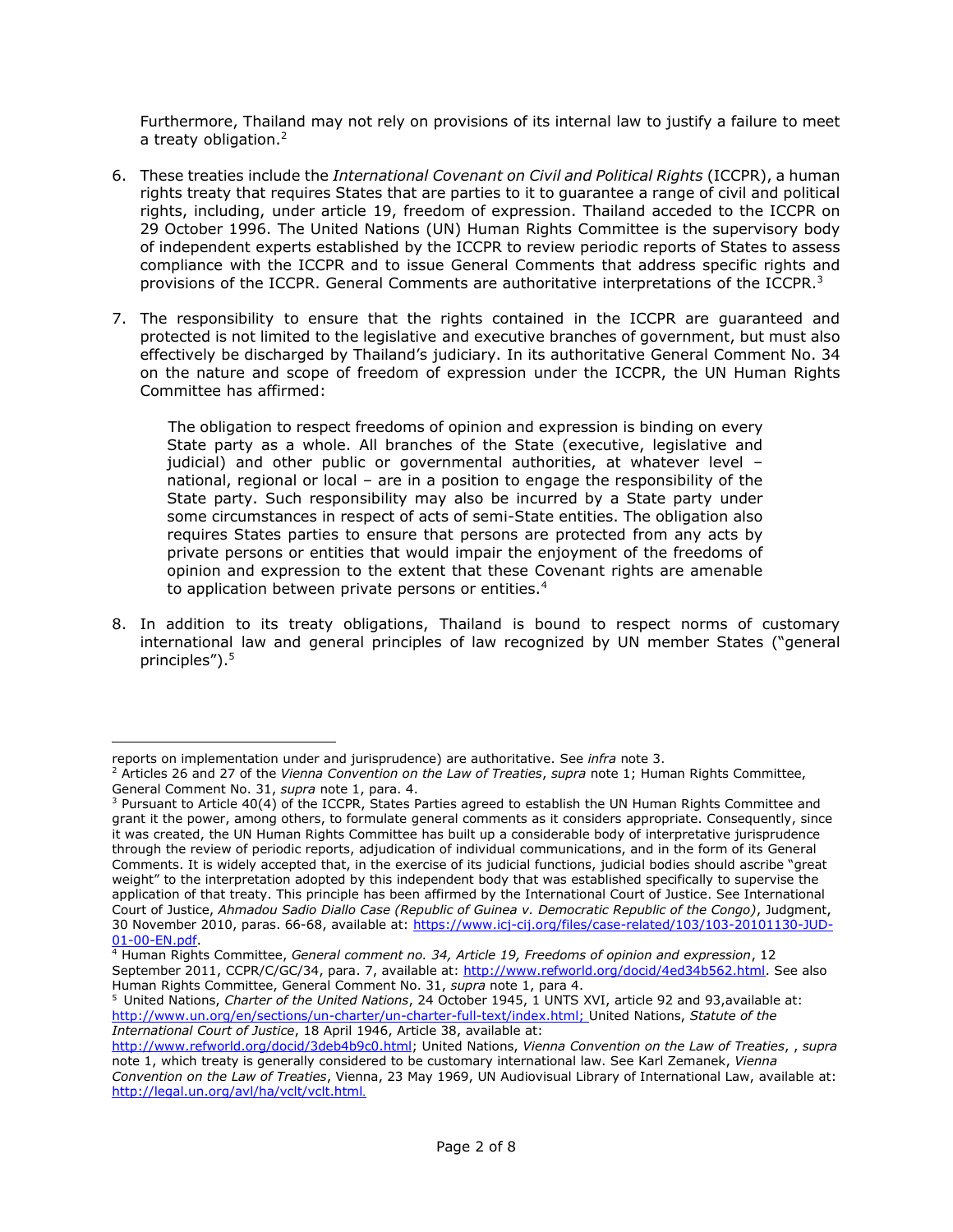#### **The right to freedom of expression in international law**

- 9. One of the first resolutions of the UN General Assembly, adopted in its first session in 1946, declared that freedom of information, which includes freedom to impart and receive information, "is a fundamental human right and is the touchstone of all the freedoms to which the United Nations is consecrated."<sup>6</sup>
- 10. On 10 December 1948, The UN General Assembly adopted the *Universal Declaration of Human Rights* (UDHR) which states in article 19:

Everyone has the right to freedom of opinion and expression; this right includes freedom to hold opinions without interference and to seek, receive and impart information and ideas through any media and regardless of frontiers.

- 11. The ICCPR obliges Thailand to respect and ensure to all individuals under its jurisdiction the right to freedom of expression and information. Article 19 of the ICCPR provides:
	- 1. Everyone shall have the right to hold opinions without interference.
	- 2. Everyone shall have the right to freedom of expression; this right shall include freedom to seek, receive and impart information and ideas of all kinds, regardless of frontiers, either orally, in writing or in print, in the form of art or through any other media of his choice.

The UN Human Rights Committee has emphasized in General Comment No. 34 that article 19 "includes the expression and receipt of communications of every form of idea and opinion capable of transmission to others…" including "commentary on one's own and on public affairs" and "discussion of human rights,"<sup>7</sup> as well as "all forms of audio-visual as well as electronic and internet-based modes of expression."<sup>8</sup>

- 12. All States Parties to the ICCPR have the obligation to ensure that all people subject to their jurisdiction enjoy the rights protected by the treaty, including freedom of expression. Article 2 provides:
	- 1. Each State Party to the present Covenant undertakes to respect and to ensure to all individuals within its territory and subject to its jurisdiction the rights recognized in the present Covenant, without distinction of any kind, such as race, colour, sex, language, religion, political or other opinion, national or social origin, property, birth or other status.
	- 2. Where not already provided for by existing legislative or other measures, each State Party to the present Covenant undertakes to take the necessary steps, in accordance with its constitutional processes and with the provisions of the present Covenant, to adopt such laws or other measures as may be necessary to give effect to the rights recognized in the present Covenant.
- 13. While in certain circumstances, a State may restrict the right to freedom of expression, any such restrictions must be strictly limited in accordance with ICCPR, article 19(3), which provides:

<sup>6</sup> UN General Assembly Resolution 59(I), 14 December 1946, available at: [http://www.un.org/en/ga/search/view\\_doc.asp?symbol=A/RES/59\(I\).](http://www.un.org/en/ga/search/view_doc.asp?symbol=A/RES/59(I))

<sup>7</sup> General comment no. 34*, supra* note 4, para. 11.

<sup>8</sup> *Ibid*, para. 12.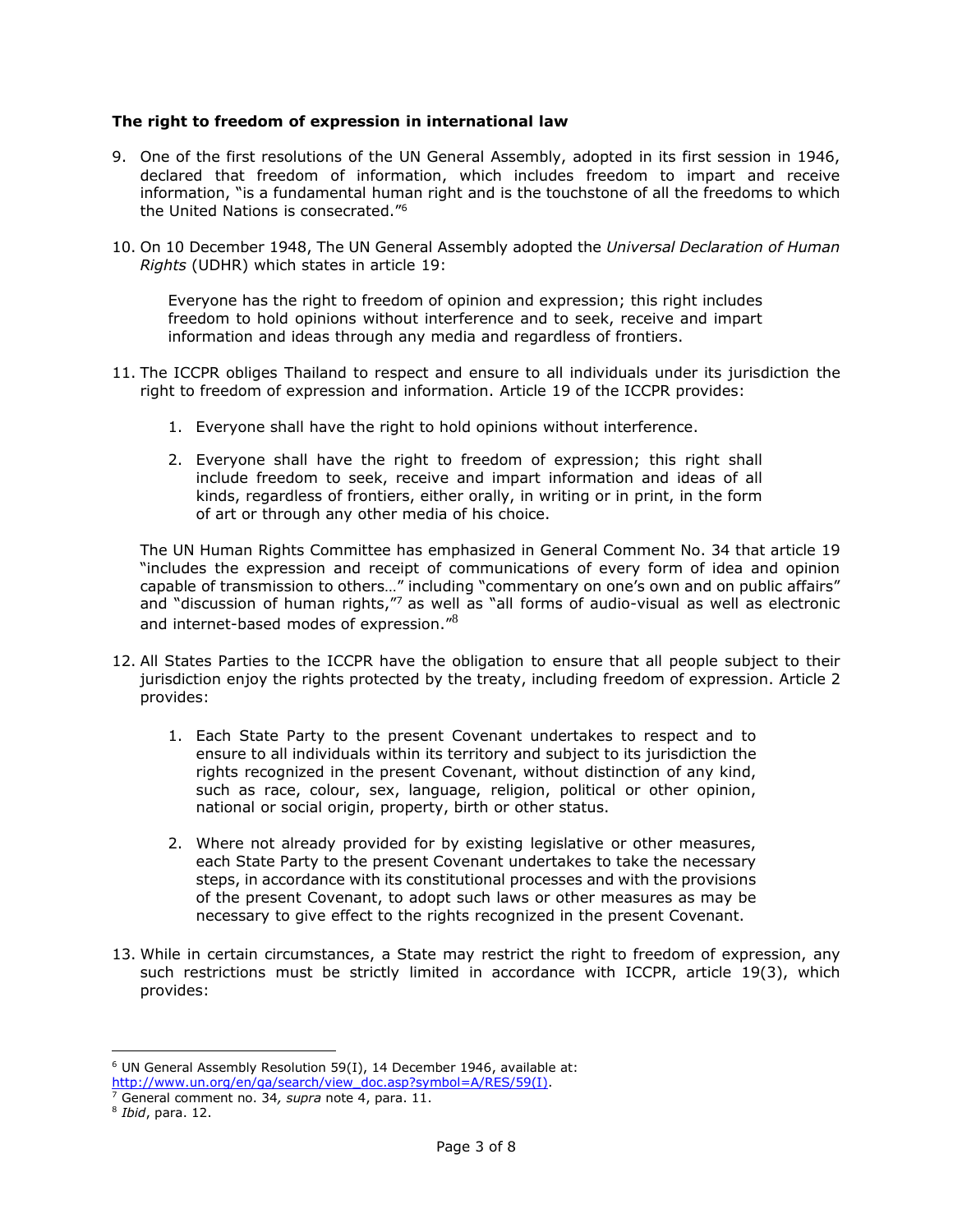The exercise of the rights provided for in paragraph 2 of this article carries with it special duties and responsibilities. It may therefore be subject to certain restrictions, but these shall only be such as are provided by law and are necessary:

- a. For respect of the rights or reputations of others;
- b. For the protection of national security or of public order (*ordre public*), or of public health or morals.

It is clear from the plain language of article 19 that the two conditions of proportionality and necessity must be met in order for any measure or act that would restrict or limit the exercise of freedom of expression to be lawful.

- 14. In the General Comment No. 34 and in the Report of the Special Rapporteur on the Promotion and Protection of the Right to Freedom of Opinion and Expression, the UN Human Rights Committee and the Special Rapporteur have clarified the operative implications of article 19(3), explaining that any such restriction on freedom of expression must meet a strict three-part test: 9
	- a. The restriction imposed must be provided by law, which is clear and accessible to everyone;<sup>10</sup> in particular, the law must be "formulated with sufficient precision to enable an individual to regulate his or her conduct" (emphasis added); $^{11}$  and,
	- b. The restriction must be proven as necessary and legitimate to protect the rights or reputation of others; national security or public order, public health or morals (emphasis added); $^{12}$  and,
	- c. The restriction must be proven as the least restrictive and proportionate means to achieve the purported aim (emphasis added).<sup>13</sup>

Restrictions on freedom of expression contemplated in article 19(3)(a) "for the respect of rights and reputations of others" may be engaged to justify certain laws and other measures on defamation. Such measures, however, must be narrowly construed and are strictly subject to the necessity and proportionality test set out by the Committee.

- 15. In this regard, the Human Rights Committee has assessed whether criminal defamation liability – as opposed to liability for civil defamation – is compatible with the requirements of necessity and proportionality set out in article 19. The Committee affirmed in 2005 that criminal sanctions are inappropriate in cases of defamation, stating that "the use of criminal rather than civil penalties ... constitutes a disproportionate means of protecting the reputation of others".<sup>14</sup> The Committee, in General Comment No. 34, called on States parties to decriminalize defamation and stressed that "imprisonment is never an appropriate penalty" for defamation.<sup>15</sup>
- 16. The UN Special Rapporteur on Freedom of Opinion and Expression has expressed concern about

<sup>9</sup> *Ibid*, especially paras. 21-36; UN Human Rights Council, *Report of the Special Rapporteur on the promotion and protection of the right to freedom of opinion and expression, Frank La Rue*, 4 June 2012, A/HRC/20/17, para. 64 and 81, available at: [http://www.refworld.org/docid/5008134b2.html.](http://www.refworld.org/docid/5008134b2.html)

<sup>10</sup> *Report of the Special Rapporteur*, 2012, *supra* note 9.

<sup>11</sup> General Comment No. 34, *supra* note 4, at para 25.

<sup>12</sup> *Report of the Special Rapporteur*, 2012, *supra* note 9.

<sup>13</sup> *Ibid*.

<sup>14</sup> UN Human Rights Committee. *Rafael Marques de Morais v. Angola, Communication No. 1128/2002,*

*U.N. Doc. CCPR/C/83/D/1128/2002 (2005)*, para. 3.9, [https://www1.umn.edu/humanrts/undocs/1128-2002.html.](https://www1.umn.edu/humanrts/undocs/1128-2002.html)

<sup>15</sup> General Comment No. 34, *supra* note 4, at para. 47.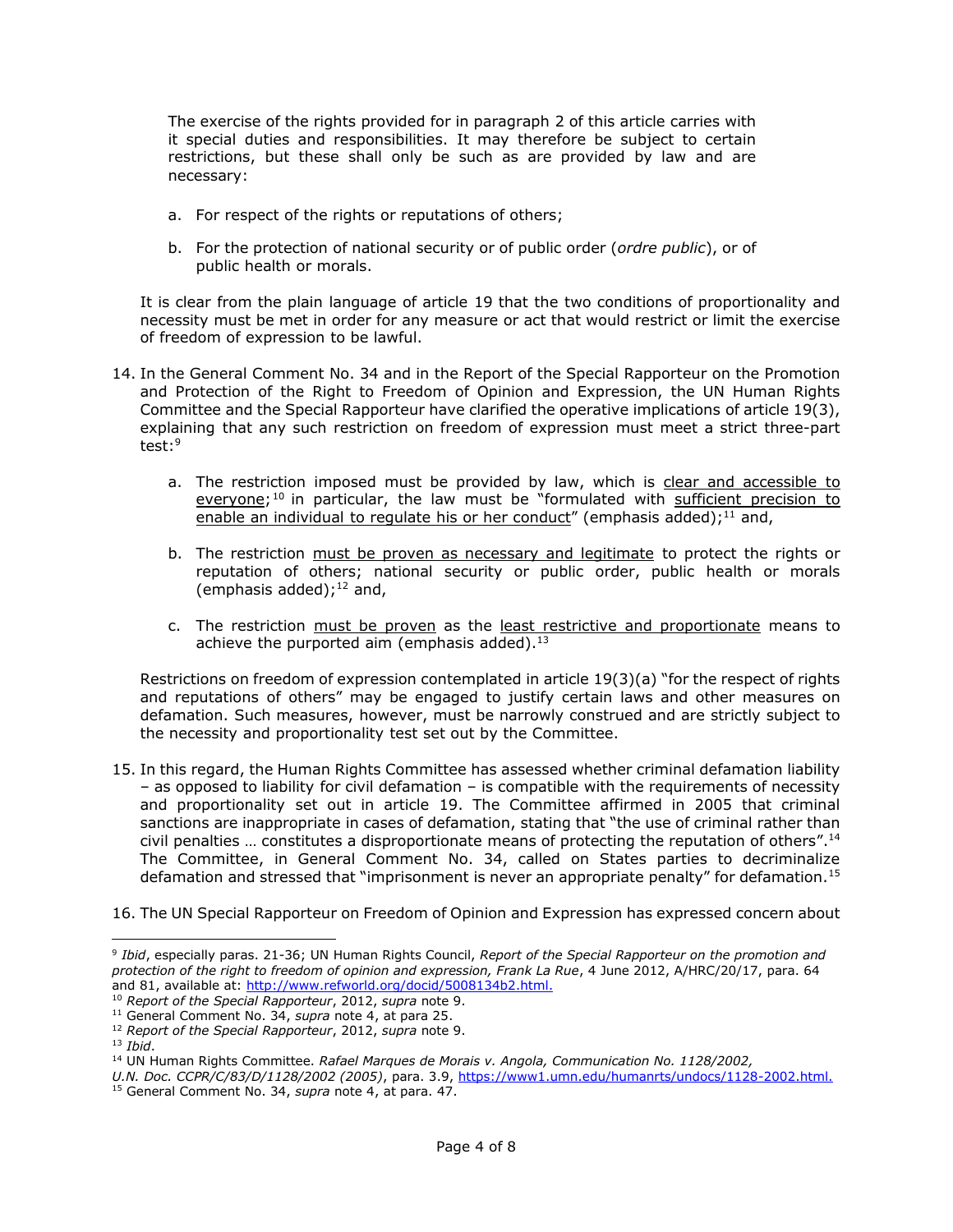the potential for criminal defamation laws to be abused, especially when issues affecting the public interest are involved.<sup>16</sup> The Special Rapporteur wrote in 1999 that: "Sanctions for defamation should not be so large as to exert a chilling effect on freedom of opinion and expression and the right to seek, receive and impart information; penal sanctions, in particular imprisonment, should never be applied" (emphasis added).<sup>17</sup>

#### **International human rights analysis of Thailand's** *Penal Code* **sections 326, 328, 329, 330 (Crime of Defamation)**

17. Thailand's Crime of Defamation, Section 326 and 328 of the *Penal Code<sup>18</sup>* states:

[326] Whoever, imputes anything to the other person before a third person in a manner likely to impair the reputation of such other person or to expose such other person to be hated or scorned, is said to commit defamation, and shall be punished with imprisonment not exceeding one year or fined not exceeding twenty thousand Baht, or both.

[328] If the offence of defamation be committed by means of publication of a document, drawing, painting, cinematography film, picture or letters made visible by any means, gramophone record or another recording instruments, recording picture or letters, or by broadcasting or spreading picture, or by propagation by any other means, the offender shall be punished with imprisonment not exceeding two years and fined not exceeding two hundred thousand Baht.

- 18. The *Penal Code* provides defences to the Crime of Defamation, including:
	- a. Section 329, which includes a defence for statements made for the protection of a legitimate interest; and
	- b. Section 330, which provides a defence in the case of statements that are both true and for the benefit of the public.
- 19. It is respectfully submitted that the Crime of Defamation as set out in Thailand's *Penal Code* (sections 326, 328, 329 and 330) does not accord with Thailand's international human rights law obligations under articles 14 and 19 of the ICCPR on the grounds that the sections:
	- a. are vague and overbroad so that reasonable persons cannot know in advance how to regulate their conduct to avoid criminal liability for breaching the law.<sup>19</sup> Such vague and overbroad sections contravene the general principle of legality: The wording of section 326 allows any "imputation" to constitute a defamatory statement, as long as it "impairs" a person's reputation or "expose[s]" them to hate or scorn. This wording gives rise to extremely wide and unlimited interpretations;
	- b. impose disproportionately harsh sanctions by applying criminal sanctions when civil remedies are sufficient: Section 326 and 328 allow for punishment by way of imprisonment, as well as a fine. This threat of incarceration has a far greater chilling

<sup>16</sup> Report of the Special Rapporteur, 2012, *supra* note 9, Paras. 78-88 and 97.

<sup>17</sup> UN Human Rights Council, *Report of the Special Rapporteur on the protection and promotion of the right to freedom of opinion and expression*, Abid Hussain, 29 January 1999, UN Doc. E/CN.4/1999/64, para. 28(h), available at:<https://documents-dds-ny.un.org/doc/UNDOC/GEN/G99/107/66/PDF/G9910766.pdf?OpenElement> <sup>18</sup> *Thailand Penal Code*, unofficial English language translation of the *Penal Code* as amended 2011, available at [http://library.siam-legal.com/thai-law/criminal-code-defamation-sections-326-333/.](http://library.siam-legal.com/thai-law/criminal-code-defamation-sections-326-333/) Relevant sections of the Penal Code have not been amended since that time. The phrase in Section 326 translated as "imputes anything" is better translated as "makes an imputation" or "makes any imputation."

<sup>19</sup> General Comment No. 34, *supra* note 4, para 25.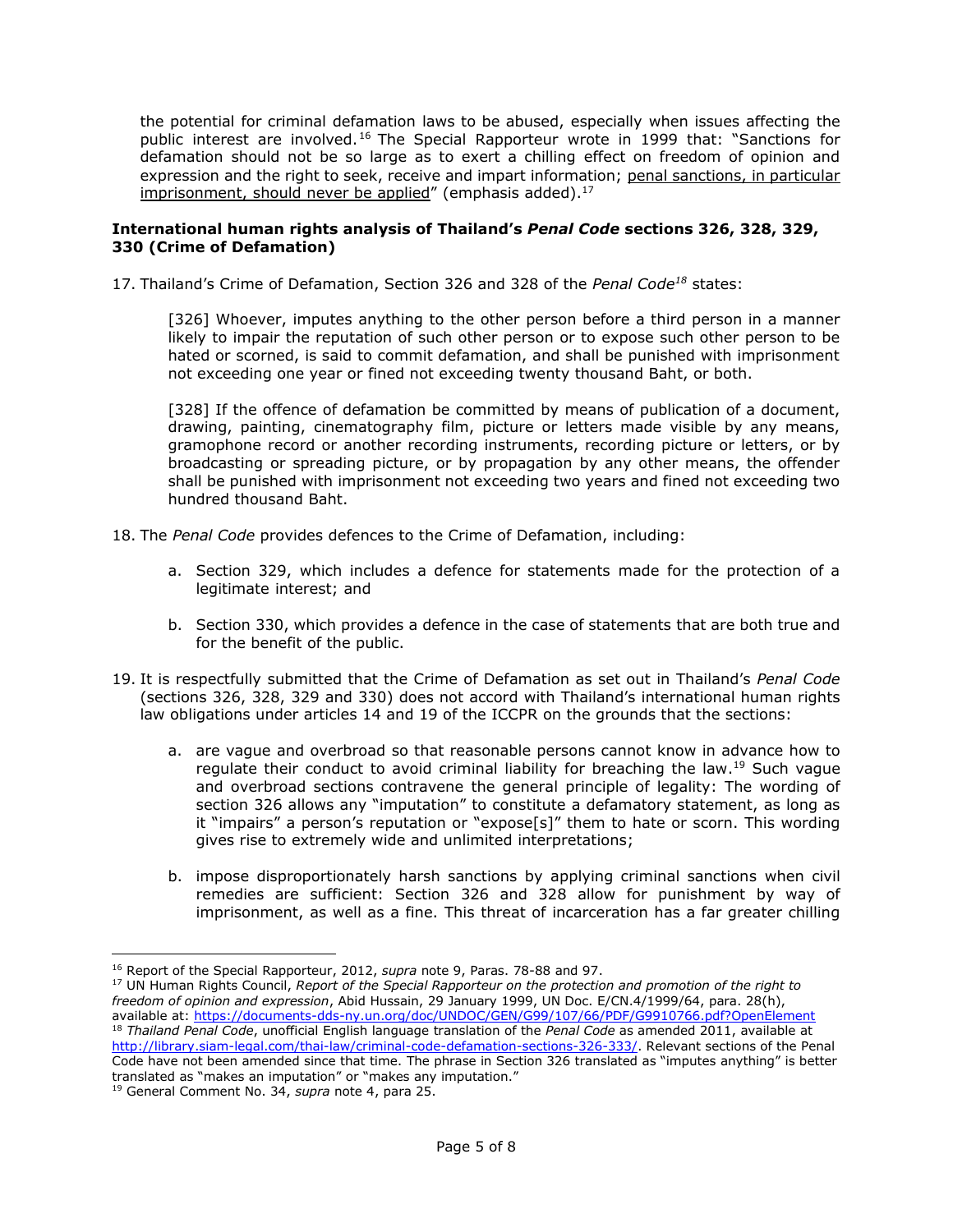effect on freedom of expression than monetary damages;<sup>20</sup>

- c. inappropriately repress and criminalize the legitimate work of journalists and human rights defenders in informing the public and advocating for protection of human rights: The wide drafting of Section 326 allows for the unfettered targeting of individuals or organizations working under a genuine mandate to raise awareness of public interest issues. The Special Rapporteur on Freedom of Opinion and Expression has previously stated that "it is critical to raise the public conscience to ensure that criminal laws are not used (or abused) to stifle public awareness and suppress discussion of matters of general or specific interest;"<sup>21</sup>
- d. may violate the presumption of innocence (enshrined by article 14(2) of the ICCPR),<sup>22</sup> if the prosecution is not required to prove all elements of the offence, forcing the defendant to prove innocence. The Special Rapporteur on Freedom of Opinion and Expression stated that "the onus of proof of all elements [of criminal defamation] should be on those claiming to have been defamed rather than on the defendant; where truth is an issue, the burden of proof should lie with the plaintiff"  $23$  (emphasis added): Section 330 should not be interpreted in a manner which places the burden on the defendant to prove the truthfulness of allegedly defamatory statements;
- e. fail to establish truth as a defence in accordance with international standards. Under the *Penal Code*, a defendant cannot successfully raise the defense of truth if the statement concerns personal matters unless the statement is of benefit to the broader public.<sup>24</sup> The UN Special Rapporteur on Freedom of Opinion and Expression has also stated that: "To require truth in the context of publications relating to matters of public interest is excessive; it should be sufficient if reasonable efforts have been made to ascertain the truth" (emphasis added).<sup>25</sup>

## **Thailand's international human rights obligations to protect human rights defenders**

- 20. Human rights defenders, like all persons, enjoy the full protection of the ICCPR and other human rights instruments. Of particular importance to the protection of human rights defenders are the guarantees of the right to privacy (article 17); freedom of opinion and expression, including the right to seek, receive and impart information (article 19); freedom of peaceful assembly (article 21); freedom of association (article 22); the right to take part in the conduct of public affairs (article 25); and the right to non-discrimination and equal protection of the law (article 26).
- 21. In order to better protect these and other rights as they pertain to human rights defenders, States have adopted a number of international human rights instruments recognizing the special role of human rights defenders in the promotion, protection and implementation of international human rights. In particular, the UN *Declaration on the Right and Responsibility of Individuals, Groups and Organs of Society to Promote and Protect Universally Recognized*

 $\overline{a}$ <sup>20</sup> Report of the Special Rapporteur*,* 1999, *supra* note 17, para. 28.

<sup>21</sup> *Ibid*.

<sup>&</sup>lt;sup>22</sup> Article 14(2) of the ICCPR. According to the UN Human Rights Committee's General Comment 13: "By reason of the presumption of innocence, the burden of proof of the charge is on the prosecution and the accused has the benefit of doubt. No guilt can be presumed until the charge has been proved beyond reasonable doubt." UN Human Rights Committee, *General Comment No. 13: Article 14 (Administration of Justice), Equality before the Courts and the Right to a Fair and Public Hearing by an Independent Court Established by Law*, 13 April 1984, para. 7, available at:<http://www.refworld.org/docid/453883f90.html>

<sup>23</sup> Report of the Special Rapporteur, 1999, *supra* note 17, para. 28(f).

<sup>24</sup> *Penal Code*, section 330.

<sup>25</sup> Report of the Special Rapporteur, 1999, *supra* note 17, para. 28(d).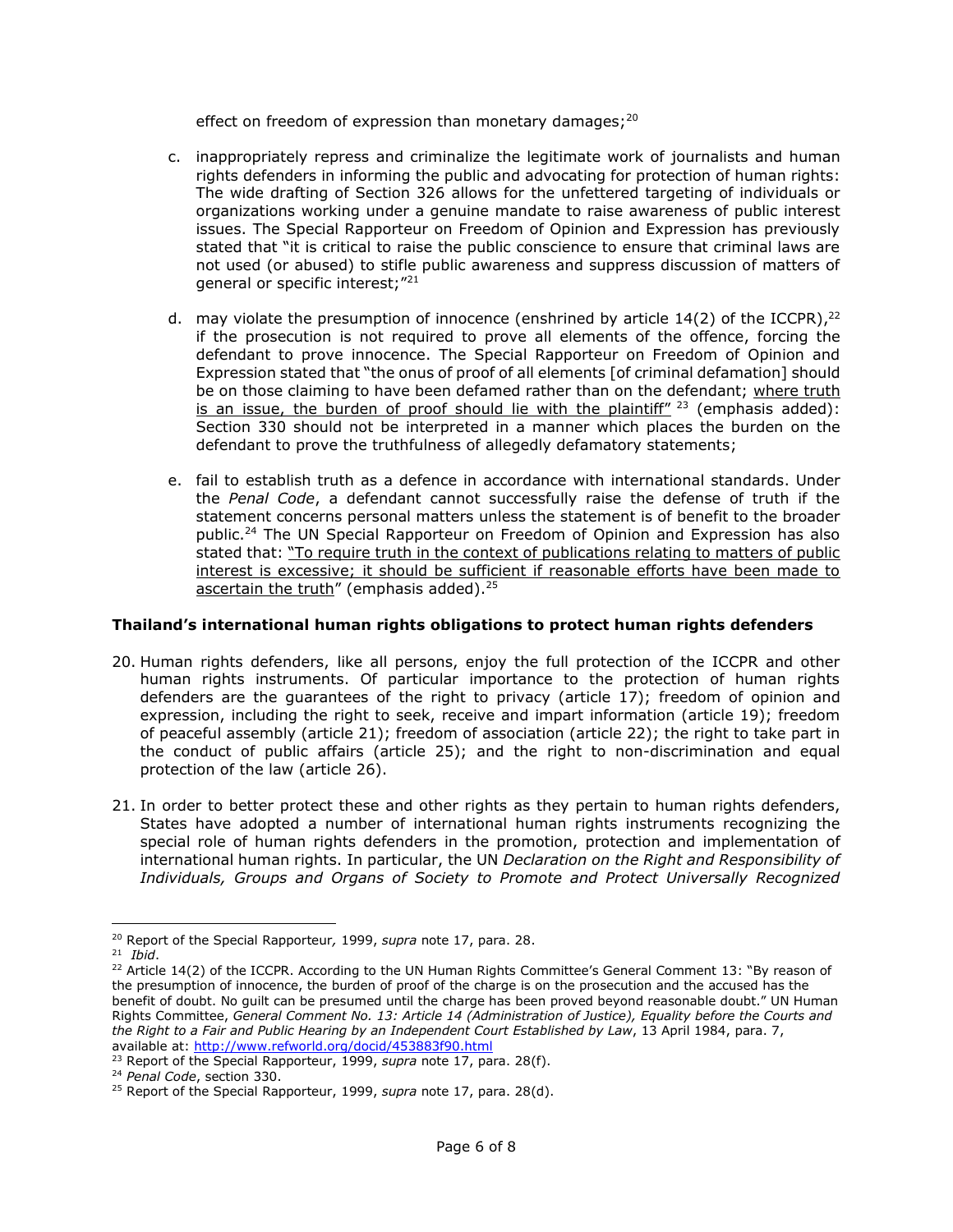*Human Rights and Fundamental Freedoms* (*Declaration on Human Rights Defenders*) <sup>26</sup> affirms the right to engage in human rights education and advocacy and the corollary State duties to ensure the protection of human rights defenders. The *Declaration on Human Rights Defenders* sets out standards enshrined in binding international law, including the ICCPR and the *Charter of the United Nations* as well as the UDHR. The *Declaration on Human Rights Defender*s was adopted in 1999 by consensus of the General Assembly and thus represents a unanimous commitment by all UN member States to its implementation. The Declaration affirms, among other things, that:

- a. "everyone has the right, individually and in association with others, to promote and to strive for the protection and realization of human rights and fundamental freedoms at the national and international levels" (article 1, emphasis added);
- b. "the State shall take all necessary measures to ensure the protection by the competent authorities of everyone, individually and in association with others, against any violence, threats, retaliation, de facto or de jure adverse discrimination, pressure or any other arbitrary action as a consequence of his or her legitimate exercise of the rights referred to in the present Declaration" (article 12.2, emphasis added).
- 22. On 24 December 2017, Thailand joined the consensus resolution adopted by the UN General Assembly, entitled *Twentieth anniversary and promotion of the Declaration on the Right and Responsibility of Individuals, Groups and Organs of Society to Promote and Protect Universally Recognized Human Rights and Fundamental Freedoms.* <sup>27</sup> This Resolution "reaffirm[s] the importance of the Declaration [on Human Rights Defenders] and its implementation." It also expresses grave concern about the considerable and increasing number of allegations on the "threats, risks and dangers faced by human rights defenders […] through restrictions on, inter alia, the rights to freedom of opinion, expression, association or peaceful assembly, and the right to privacy, or through abuse of criminal or civil proceedings." The Resolution underlines that "domestic law and administrative provisions and their application should not hinder but enable the work of human rights defenders, including by avoiding any criminalization, stigmatization, impediments, obstructions or restrictions thereof contrary to the obligations and commitments of States under international human rights law." In paragraph 2, the Resolution directs all States "to take all measures necessary to ensure the rights and safety of all persons, including human rights defenders, who exercise, inter alia, the rights to freedom of opinion, expression, peaceful assembly and association, which are essential for the promotion and protection of human rights." In paragraph 7, the Resolution directs all States "to strongly condemns the violence against and the targeting, criminalization, […] of any individuals, including human rights defenders, for reporting and seeking information on human rights violations and abuses."

### **VII Submissions**

 $\overline{a}$ 

23. It is respectfully submitted that to ensure good-faith adherence to Thailand's international human rights obligations, Thailand's *Penal Code* must be interpreted in ways that ensure conformity with international human rights law, including the ICCPR, and principles as

<sup>26</sup> UN General Assembly, *Declaration on the Right and Responsibility of Individuals, Groups and Organs of Society to Promote and Protect Universally Recognized Human Rights and Fundamental Freedoms: resolution / adopted by the General Assembly*, 8 March 1999, A/RES/53/144, available at: [http://www.refworld.org/docid/3b00f54c14.html.](http://www.refworld.org/docid/3b00f54c14.html)

<sup>27</sup> UN General Assembly, *Twentieth anniversary and promotion of the Declaration on the Right and Responsibility of Individuals, Groups and Organs of Society to Promote and Protect Universally Recognized Human Rights and Fundamental Freedom*, A/RES/72/247, 24 December 2017, available at: [http://www.un.org/en/ga/search/view\\_doc.asp?symbol=A/RES/72/247](http://www.un.org/en/ga/search/view_doc.asp?symbol=A/RES/72/247)